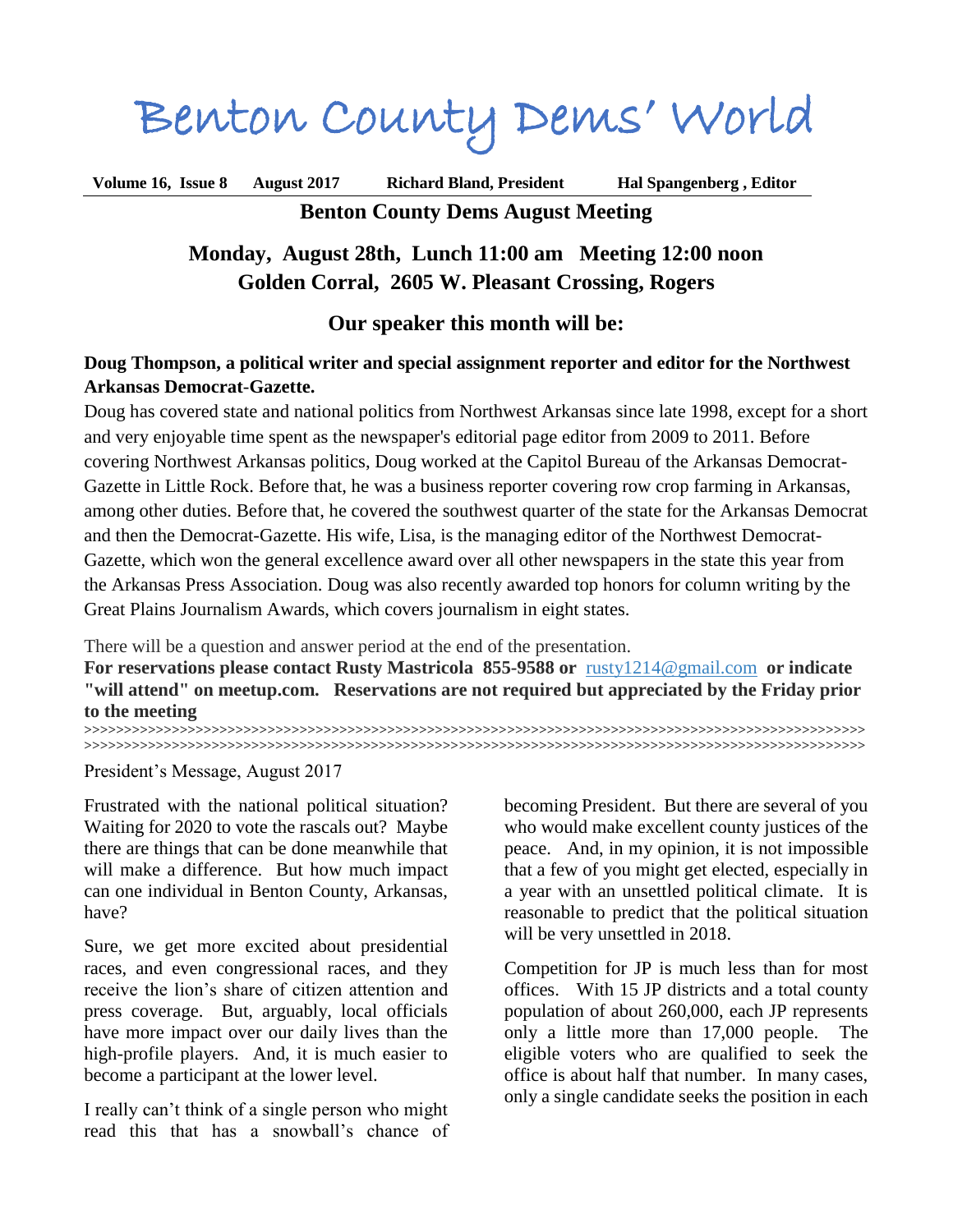district. Moreover, the filing fee is only \$50, and other campaign costs are correspondingly low.

According to "Running for Public Office," a pamphlet compiled by the Arkansas Secretary of State's office [\(http://www.sos.arkansas.gov/elections/Docume](http://www.sos.arkansas.gov/elections/Documents/2016_Running_for_Public_Office.pdf) nts/2016 Running for Public Office.pdf) the qualifications of a JP include: Two year term, must be a U.S. citizen, must be an Arkansas resident, must reside within the justice of the peace district to be represented, must be a minimum of eighteen (18) years old, and must never have been convicted of embezzlement of public money, bribery, forgery, or other infamous crime. Most members of our organization meet these requirements.

JP's constitute the county quorum court. They are responsible for all county ordinances and resolutions. They have jurisdiction relating to county taxes including real estate and personal property taxes collected by the county government. This makes them responsible for assessment of property, equalization of assessments on appeal, tax levies, tax collections and disbursements of tax proceeds. The quorum court also oversees all county administrative actions affecting human services program for indigent residents of the county, county financial services, general public utility, trade and commerce, transportation of persons and property and natural resources. In my opinion, this is pretty important stuff and I would like to see capable, interested Democrats seek these posts.

JPs are paid \$223.80 for each meeting of the Whole or Quorum Court. Compensation for all other meetings (committee meetings and the like) is \$139.88 per meeting. JP's attend an average of 2 to 3 meetings a month.

Ready to run? In order to file and run as a Democrat, you must be registered as a Democrat and your filing form application must be approved by either the County Committee Chair or Committee Secretary during the filing period. The filing period for the primary election in May 2018 will be during the last two weeks of February. Grimsley Graham is chair of the County Committee's sub-committee on candidates and elections and would be a good person to contact if you wish to further pursue the idea of running. In addition, the County Party has prepared a pamphlet, "Guide to Elected Offices," specifically for Benton County, which has lots of information about running for JP along with all the other offices that you might consider. I have a limited number of these and am willing to share.

Give it a go. It will be an interesting experience, and we might get a few Democrats in the body that has final say over most county policies and actions.

Richard Bland

#### >>>>>>>>>>>>>>>>>>>>>>>>>>>>>>>>>>>>>>>>>> BENTON COUNTY DEMS July 24TH General Meeting Minutes Golden Corral, Rogers, AR

President Richard Bland called the meeting to order at 12:00. He welcomed several new attendees, guests and visitors.

Rusty Mastricola led us in the pledge of allegiance.

Vice President David Cauldwell introduced our speaker Tyler Clark, Chairman of the Washington County Democrats. Tyler formerly served as the Democratic Party of Arkansas Treasurer (2014-2017). Mr. Clark discussed how to engage young people in the Democratic Party values and structure of the party. He also informed our group that only 32 of the 75 counties in Arkansas have an active local democratic organization. A question and answer period followed. The speaker for August will be Doug Thompson.

The minutes and treasurer's reports were approved unanimously.

The nominating committee consisting of Gaye Bland, Dave Boyer and Harrell Simpson are still looking for nominees for the 2018 Treasurer and Secretary. Please contact one of them if you are interested.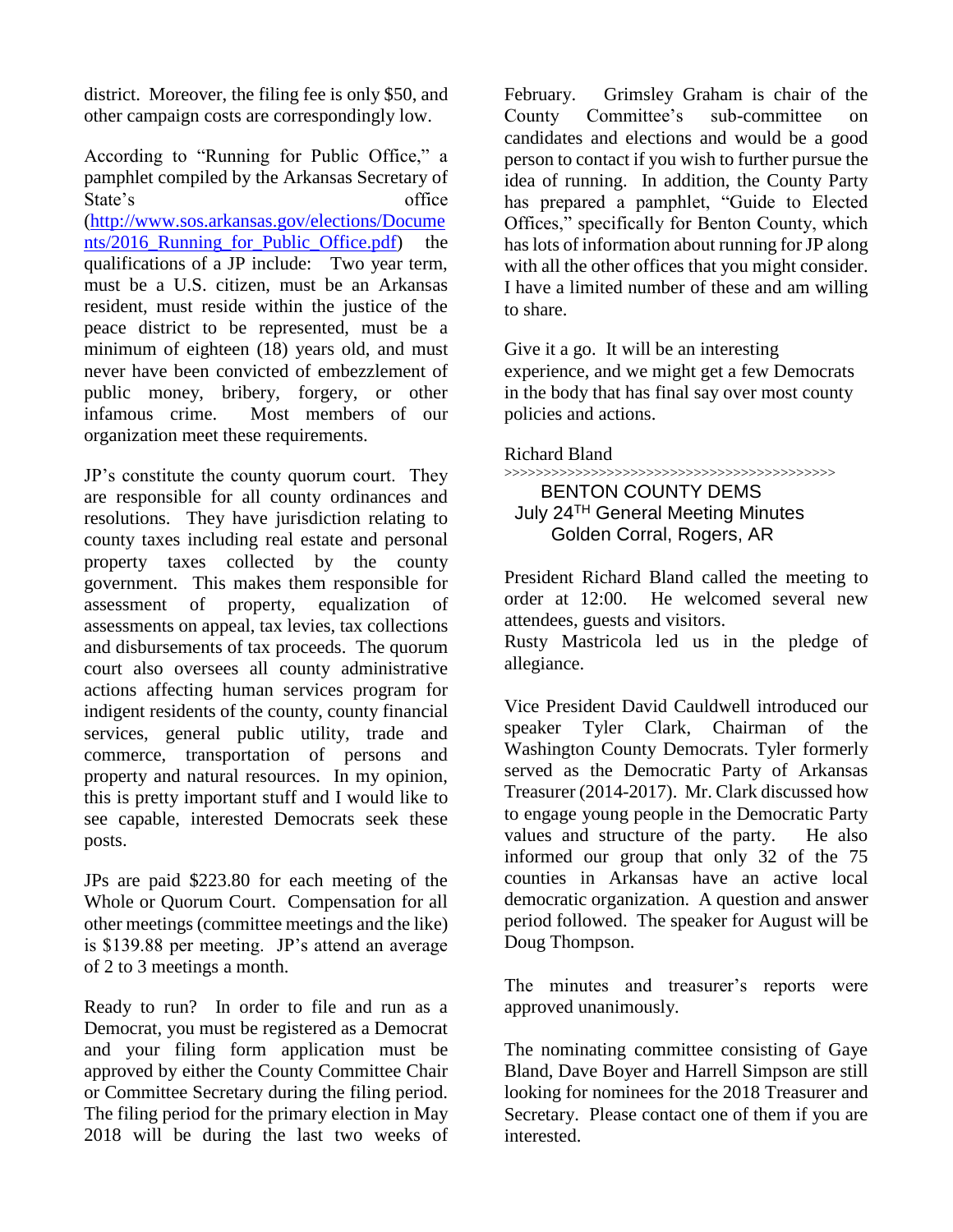Due to scheduling conflicts Bill Beck had to cancel the proposed movie - Al Gore's "An Inconvenient Sequel". He is now working on "Suburbicon" for Oct 28<sup>th</sup> and "The Man Who Invented Christmas" which will air around Dec. 1. Tickets will be \$15.00.

Richard reported the (DPBC) Democratic Party of Benton County had a successful seminar on candidate recruitment "Recruit 101" with a good crowd attending on July 15. The DPBC meets on the second Monday of each month at Guess Who Liquor Store in Bentonville, 214 SE Walton Blvd, at 6:30 p.m.

Myra announced the Rogers Chamber of Commerce and the Daily Record of Bentonville will sponsor a bi-partisan workshop for anyone wanting information about running for office.

August 5th Ozark Indivisible will meet at the Fayetteville Good Shepherd Lutheran Church at 3:00 p.m.

The DPBC is still looking for volunteers to help with the Little Flock picnic to be held on Sept. 16. Contact Thurman Metcalf or Sharon Carter.

After no further business the meeting was adjourned at 1:18.

Respectfully Submitted, **Secretary Betty Cauldwell**

>>>>>>>>>>>>>>>>>>>>>>>>>>>>>>>>>>>>>>>>>>>>>>

**Outrageous acts by President Trump:**  Fired FBI Director for failing to demonstrate personal loyalty to him.

Undermined international cooperation on climate change and America's credibility on world stage.

Released a budget with a 2 trillion dollar math error.

And many more. N.Y. Magazine. Daily intelligencer

# **Treasurer's Summary July 2017**

| Beginning<br><b>Balance</b> |          | \$4,527.13 |  |
|-----------------------------|----------|------------|--|
| Income                      |          |            |  |
| <b>Blue Bowls</b>           | \$96.00  |            |  |
| Dues                        | \$70.00  |            |  |
| Total                       |          | \$166.00   |  |
|                             |          |            |  |
| Expenses                    |          |            |  |
| Meetings                    | \$39.61  |            |  |
| Publicity*                  | \$106.93 |            |  |
| Total                       |          | \$146.54   |  |
| <b>Ending Balance</b>       |          | \$4,546.59 |  |
| *meetup.com & bcdems.org    |          |            |  |
| .                           |          |            |  |

**Submitted by Joel Ewing, Treasurer**

# Message from Suzanne Miltich

Below are some nonpartisan, nonprofit organizations I think would be good for members to know about and work with in mutual support. I've shown below websites that give information. I think all of these groups have Facebook pages as well.

#### Climate Change Lobby

- [https://citizensclimatelobby.org/chapters/AR\\_](https://citizensclimatelobby.org/chapters/AR_Fayetteville/) [Fayetteville/](https://citizensclimatelobby.org/chapters/AR_Fayetteville/)

 Let me know when you want to do this, and I'll contact someone from their group to get the process started.

#### EngageNWA

- <http://www.engagenwa.com/#ngagenwa-goals> EngageNWA is working to support those who come to NWA for employment and as students. I connected with them when I attended a couple of forums they held late last fall. I arranged for the Director, Terry Bankson, to speak to the Unitarian Universalists of Benton County and remain in contact with him. He has a casual style and does a good job helping people be more comfortable relating to those whose race and/or culture is different from theirs.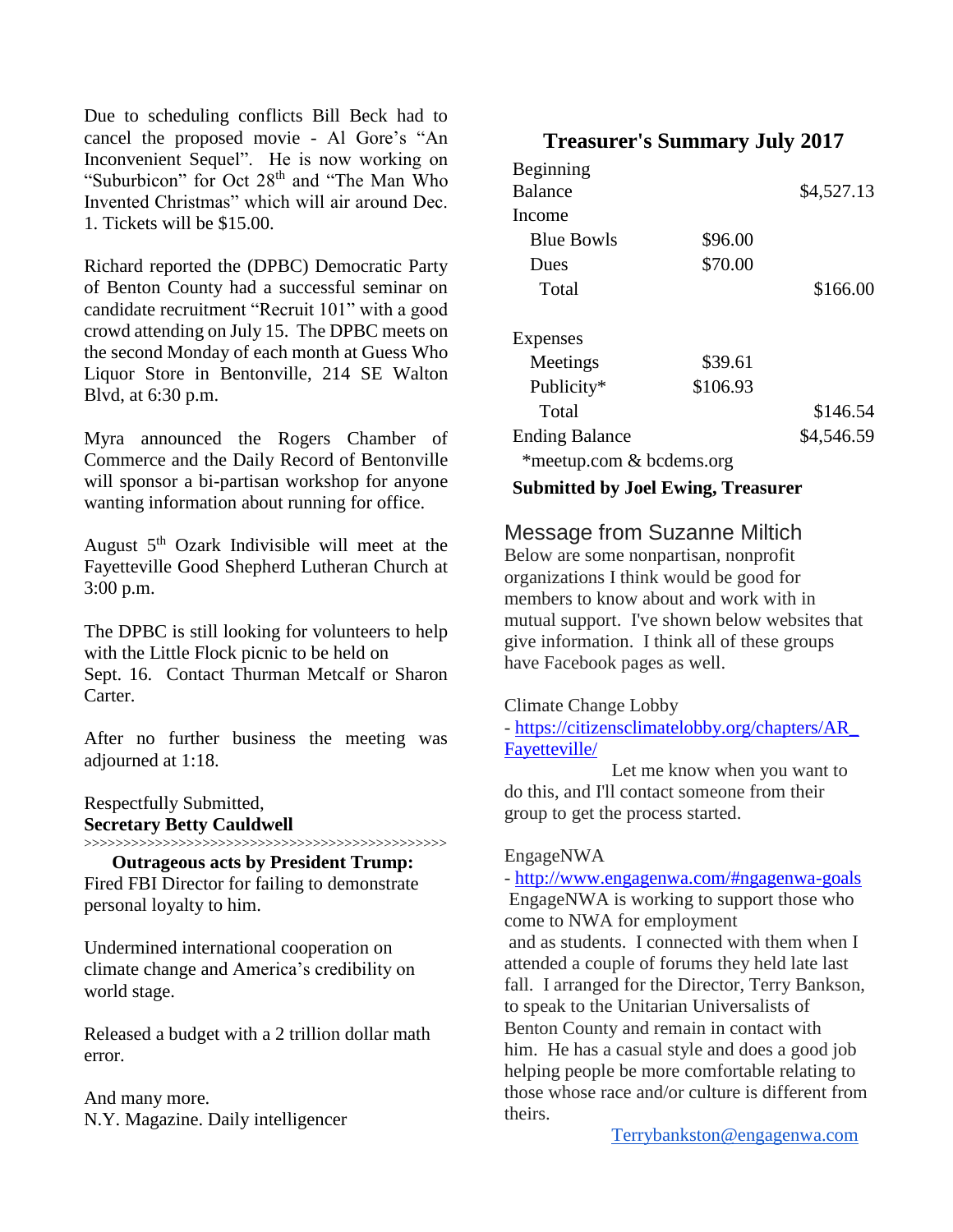#### LULAC

- <http://piemontelandscaping.com/lulac/>Rey Hernandez, who is known to some of you, was instrumental in starting LULAC in NWA. I've heard him speak to the Unitarian Universalists of Benton County, and he does a good job talking about this organization that works to support the Latinix population of NWA, including to provide scholarships for Latin students entering college.

#### OMNI Center for Peace, Justice, Ecology - [www.omnicenter.org](http://www.omnicenter.org/)

I've heard Gladys Tiffany, Director, speak, and she does a good job talking about the model from George Lakoff's book, "Don't Think of an Elephant," and how this relates to differences in how people see their world, including the differences between Democrats and Republicans and how they frame their messages. I believe the Democratic party consulted at one time with Lakoff, who is a linguist. [gladystiffany@yahool.com](mailto:gladystiffany@yahool.com)

If you are interested in hearing any of these groups, let David Cauldwell (479-271-2747) know, and if enough of our members are interested in any one group, we will contact them.

>>>>>>>>>>>>>>>>>>>>>>>>>>>>>>>>.

Why do all the talking heads say that the Democratic Party is irrelevant? It has won the Presidential election six of the last seven times, five of them by large margins.

| 2016:             | <b>Clinton:</b> | <u>65,844,954</u>  |
|-------------------|-----------------|--------------------|
|                   | Trump:          | 62,979,879         |
| 2012:             | <u> Obama:</u>  | <u>65,899,660</u>  |
|                   | Romney:         | 60,932,152         |
| 2008:             | <u> Obama:</u>  | 69,456,897         |
|                   | McCain:         | 59,934,814         |
| 2004:             | Kerry:          | 59,028,439         |
|                   | Bush:           | <u>62,040,610</u>  |
| 2000:             | Gore:           | <u>50,999,897</u>  |
|                   | Bush:           | 50,456,002         |
| 1996:             | <b>Clinton:</b> | 45,590,703         |
|                   | Dole:           | 37,816,307         |
| 1992:             | <b>Clinton:</b> | 44,909,326         |
|                   | Bush:           | 39,103,882         |
| Totals:           |                 | <u>401,729,876</u> |
|                   |                 | 373,263,646        |
| <b>Difference</b> |                 | 65,729,876         |

Submitted by Eunice VanTuyl >>>>>>>>>>>>>>>>>>>>>>>>>>>



**Little Flock Picnic/Fundraiser** Saturday, Sept. 16  $4:00 - 7:00$ **Little Flock City Park** 

For ticket or sponsorship information: • 479-986-0174 (leave message)

- $•479-633-2074$
- · thurmanmetcalf@att.net

#### **Building the DEMOCRATIC PARTY** in Benton County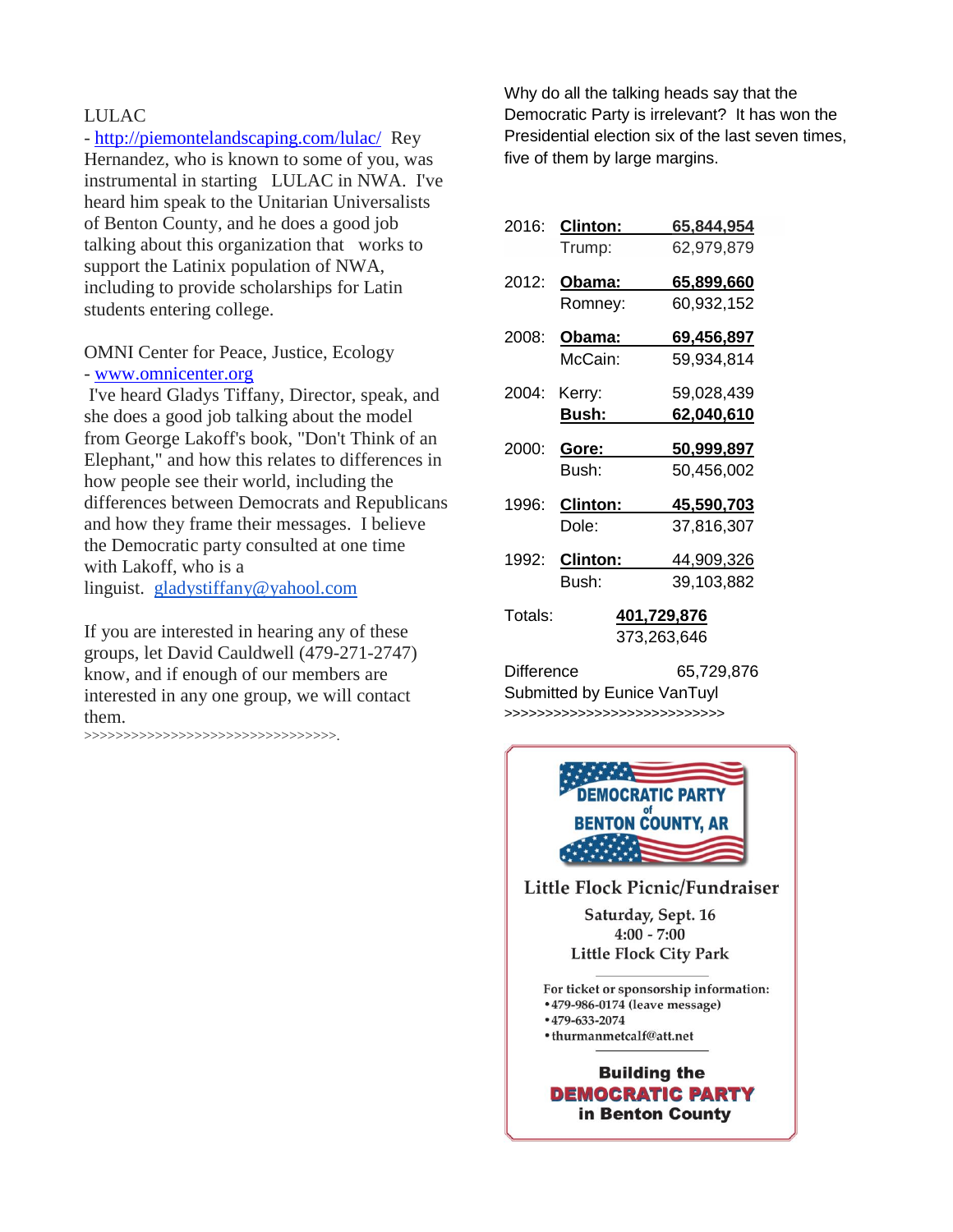# **You might be a Progressive if...**

# **You believe in the dignity of all.**

- This means you recognize that not everyone has had the same talents, advantages, or life challenges; therefore society (and, yes, government) should be set up so that everyone has an equal chance to maximize his or her potential.
- This means that rule under the economic aristocracy of the richest 1% is intolerable.
- This means that diversity is a good thing. Intelligence and other talents are too scarce to waste by discriminating against people of talent and intelligence because of their gender, race, color, religion, country of origin, or sexual orientation.
- This means that real democracy promotes fairness for all.
- This means that meanness begets meanness, which in turn prevents progress and makes everyone miserable.

# **You believe that science is legitimate and that climate change is real and that human activity is playing a part in its acceleration.**

- This means that you accept the responsibility to prevent our planet from becoming uninhabitable regardless of the cause.
- This means that you support clean, renewable energy over old-fashioned fossil fuel pollution.
- This means that even if you aren't really sure, you're willing to error on the side of caution and work toward a cleaner environment.

# **You believe what Paul Wellstone said about all of us doing better when all of us do better.**

 This means that economic fairness means everyone should be paid a living wage and have earned paid sick leave. After all, when people go to work ill, they can infect others plus they are not highly productive.

- This means that if most people don't earn enough to buy goods and services, the wealthy can't meet their income potential.
- This means that we're all in this together and therefore need to work together to succeed.

# **You believe that peace is better than war.**

This means that diplomacy is stronger than military action and needs to be pursued first, last, and always.

• This means that with diplomacy, we have more say in the outcome.

# **You believe that reversing the accomplishments of the past hurts our future.**

- This means that denying civil rights to those who are somehow "different," removing environmental protections, declaring open warfare on labor rights, public education, public employees, and tax responsibility can only make us weaker and ideologically smaller as a nation.
- This means that income disparity hurts our economy and the general welfare.

# **You believe that government can and should make the lives of its citizens better.**

 This means that a government should not privatize its basic functions such as prisons, military, highways.

**In short, you might be a Progressive if you agree with some of the above and have a positive attitude for the future despite current setbacks.**

**Valerie Conner**

*Common Sense II*